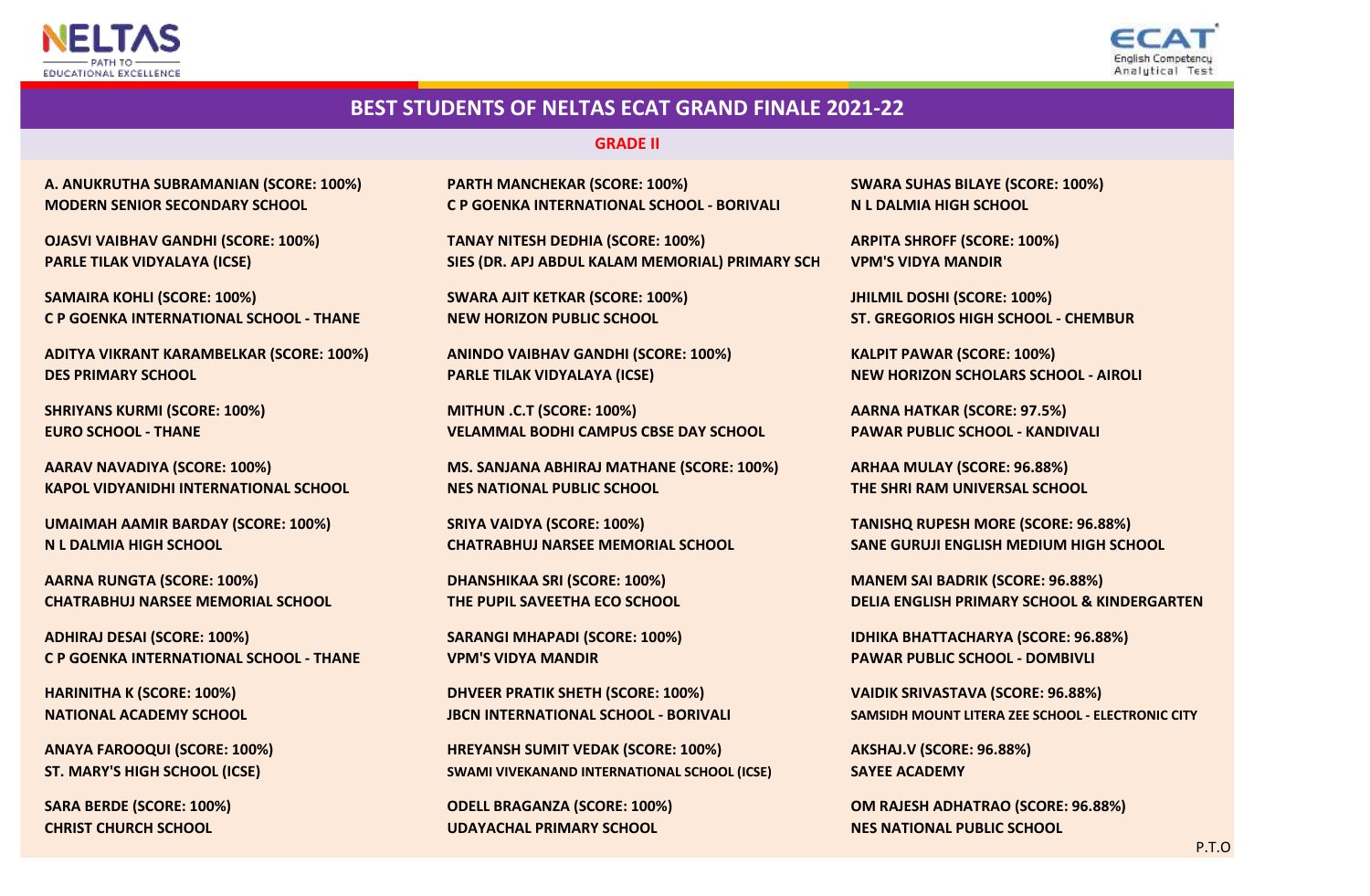



#### **GRADE II**

**THE SOMAIYA SCHOOL PODAR WORLD SCHOOL - SAMA**

**DIVIJA SWAPNIL NARVEKAR (SCORE: 96.88%) VIRANSH BHURAT (SCORE: 96.88%) VPM'S VIDYA MANDIR NATIONAL ACADEMY FOR LEARNING**

**RUDRA AGARWAL (SCORE: 96.88%) NAISHA DHAVAL SHAH (SCORE: 96.88%) HIRANANDANI FOUNDATION SCHOOL - THANE THE SOMAIYA SCHOOL**

**ST. JOSEPH'S HIGH SCHOOL (RYAN INTERNATIONAL SCHOOL) ST. JOSEPH'S HIGH SCHOOL (RYAN INTERNATIONAL SCHOOL) RINZEN SANDESH SONAWANE (SCORE: 96.88%)**

**UDAYACHAL PRIMARY SCHOOL SAYEE ACADEMY ANGAD MAYURESH CHAPHEKAR (SCORE: 96.88%) ASHVITA SAANVI.R (SCORE: 96.88%)**

**ASPAM SCOTTISH SCHOOL THE NEW ACTIVITY SCHOOL**

**AKSHITA PRADEEP MARATHA (SCORE: 96.88%) ALEKHYA PARAB GAONKER (SCORE: 96.88%) FATIMA HIGH SCHOOL D.A.V. PUBLIC SCHOOL - THANE**

**VARUNI PATEL (SCORE: 96.88%) AARYA PATIL (SCORE: 96.88%)**

**PRATYUSH BISHNOI (SCORE: 96.88%) HARSHIV THAKKAR (SCORE: 96.88%) AAROHI BANSAL (SCORE: 96.88%) THE NEW ACTIVITY SCHOOL SRI SRI RAVISHANKAR VIDYA MANDIR - MULUND ST. MARY'S SCHOOL - CAMP**

**AARISH TURAKHIA (SCORE: 96.88%) HARSHALI DINESH DHAKE (SCORE: 96.88%)**

**D.A.V. PUBLIC SCHOOL - THANE TRINITY INTERNATIONAL SCHOOL JAMNABAI NARSEE SCHOOL SARTHAK KULKARNI (SCORE: 96.88%) AVANEESH GANESH MURUDKAR (SCORE: 96.88%) MIT DANAK (SCORE: 96.88%)**

**RIHANSH GUPTA (SCORE: 96.88%)**

**SAHAJ KHATRI (SCORE: 96.88%) AARAV ASHWIN RANA (SCORE: 96.88%)**

**VARUN KUMAR (SCORE: 96.88%) PRATYUSHA MENON (SCORE: 96.88%) DELHI PUBLIC SCHOOL - GHAZIABAD HINDUSTAN INTERNATIONAL SCHOOL**

**PARLE TILAK VIDYALAYA ENG. MEDIUM SCHOOL C P GOENKA INTERNATIONAL SCHOOL - THANE**

**JAHNVI JEEVAN (SCORE: 96.88%) HIBA SUHEL ZAKARIA (SCORE: 96.88%) CHINMAYA VIDYALAYA ST. JOSEPH'S HIGH SCHOOL (RYAN INTERNATIONAL SCHOOL)**

**ANANYA PRIYESH PATEL (SCORE: 96.88%) C P GOENKA INTERNATIONAL SCHOOL - THANE**

**SHRAVANI JADHAV (SCORE: 96.88%) UDAYACHAL PRIMARY SCHOOL**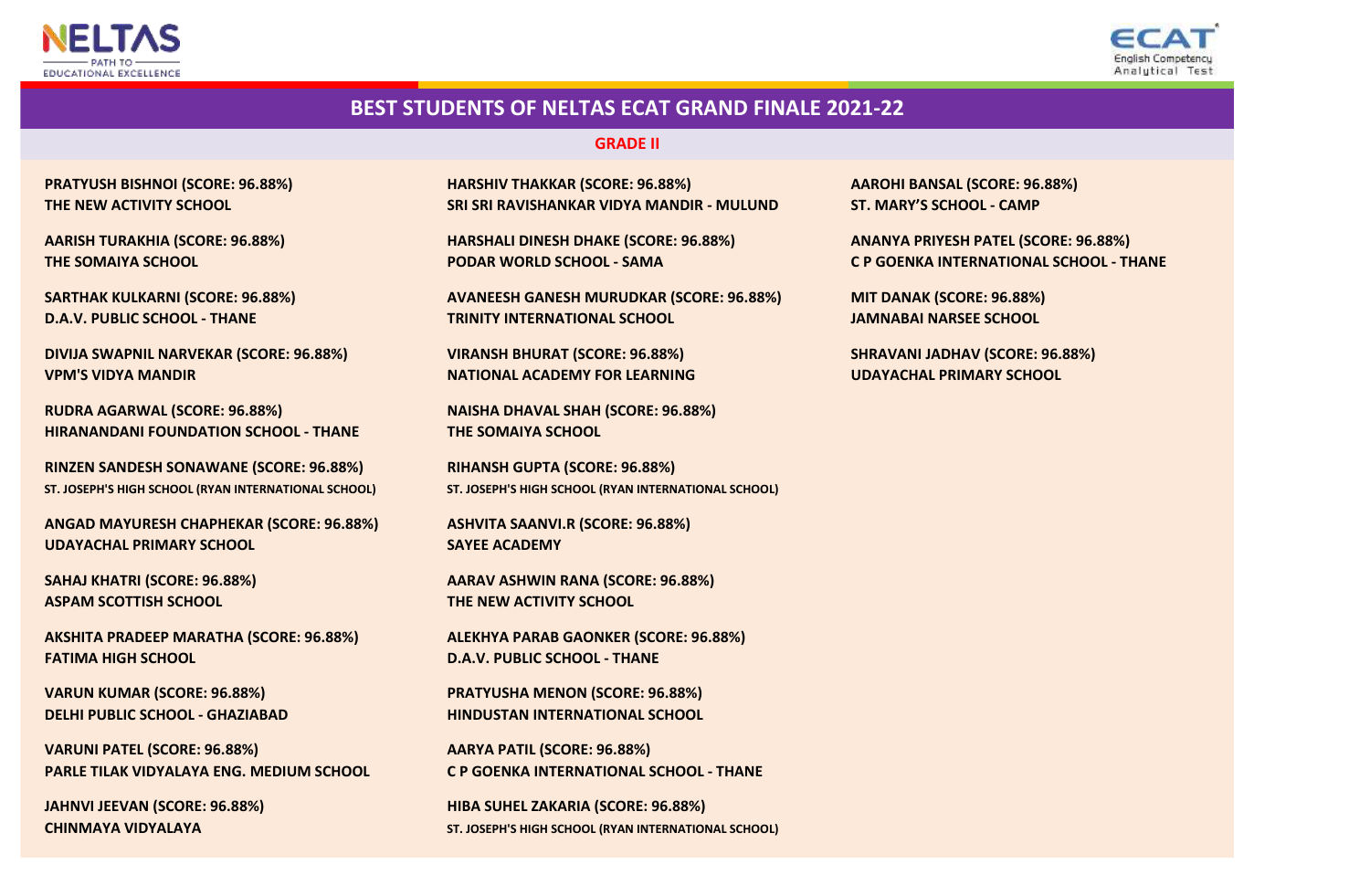



#### **GRADE III**

**MAYAN MAHESH DASANKODGE (SCORE: 100%) BATUL VOHARA (SCORE: 96.88%) ST. JOSEPH'S HIGH SCHOOL (RYAN INTERNATIONAL SCHOOL) RELIANCE FOUNDATION SCHOOL**

**DEVIKA PATIL (SCORE: 100%)**

**SARTHAK JOSHI (SCORE: 100%)**

**JAHAAN BHANDARI (SCORE: 96.88%) MYRA SETHI (SCORE: 96.88%) SMT. RSB ARYA VIDYA MANDIR UNIVERSAL HIGH SCHOOL - THANE**

**MOIN S. MEMON (SCORE: 96.88%) ALROY FERNANDES (SCORE: 96.88%)**

**LAKSHITA BACHLAUS (SCORE: 96.88%) ESHNA BHATT (SCORE: 96.88%) JBCN INTERNATIONAL SCHOOL - OSHIWARA THAKUR INTERNATIONAL SCHOOL (ICSE)**

**KANISHKA RISHABH SHAH (SCORE: 96.88%) P.G. GARODIA HIGH SCHOOL (ICSE)**

**SARVATMAN SHRIKANT KARPUR (SCORE: 96.88%) UDAYACHAL PRIMARY SCHOOL NEW HORIZON SCHOLARS SCHOOL - AIROLI**

**SEVEN SQUARE ACADEMY BILLABONG HIGH INTERNATIONAL SCHOOL (CBSE) ADVIKA SRIVASTAVA (SCORE: 96.88%)**

**AARNA SINGH (SCORE: 100%) SHREEYANSHI PANDA (SCORE: 96.88%) SEJAL MOHANTY (SCORE: 96.88%) CHRYSALIS HIGH - VARTHUR VIBGYOR HIGH SCHOOL - BORIVALI**

**Somani Foundation school VIKAS HIGH SCHOOL SMT. SURAJBA VIDYAMANDIR ARHAAN TARIQ KHAN (SCORE: 96.88%) YASH PANKAJ THAKKAR (SCORE: 96.88%)**

**MOUNT MARY HIGH SCHOOL SMT. SULOCHANADEVI SINGHANIA SCHOOL**

**AARSHIA NADAR (SCORE: 96.88%) DITVI SHAH (SCORE: 96.88%) NYSA PIYUSH BHARWADA (SCORE: 96.88%) NARAYANA E TECHNO SCHOOL - BORIVALI BILLABONG HIGH INTERNATIONAL SCHOOL (CBSE)**

**SRI SRI RAVISHANKAR VIDYA MANDIR Somani Foundation School Chinmaya Vidyalaya ZEEL BHAVIN SHAH (SCORE: 96.88%) MEHER PIA OM TEWANI (SCORE: 96.88%)**

> **MAANYA JALASUTRAM (SCORE: 96.88%) PRESIDENCY SCHOOL SOUTH BANGALORE**

**VIHAAN MEHTA (SCORE: 96.88%) BILLABONG HIGH INTERNATIONAL SCHOOL (CBSE)**

**ARHAM PRUTHI (SCORE: 96.88%) ST. GREGORIOS HIGH SCHOOL - CHEMBUR**

**VIHAAN RANJAN (SCORE: 96.88%) V.C.W. ARYA VIDYA MANDIR**

**PRESIDENCY SCHOOL SOUTH BANGALORE**

**DEA H ASHAR (SCORE: 96.88%) SUNSET ELEMENTARY SCHOOL**

**YUKTA KAMLESH SUTAR (SCORE: 96.88%)**

**SHRAVYA ACHAREKAR (SCORE: 96.88%) NARAYANA E TECHNO SCHOOL - BORIVALI**

**UNIVERSAL HIGH SCHOOL - GHATKOPAR**

**DIKSHA PATTNAIK (SCORE: 96.88%) ORCHIDS THE INTERNATIONAL SCHOOL**

**HAASINI G (SCORE: 96.88%)**

**REYANSH AGRAWAL (SCORE: 94.38%) VIBGYOR HIGH SCHOOL - MALAD**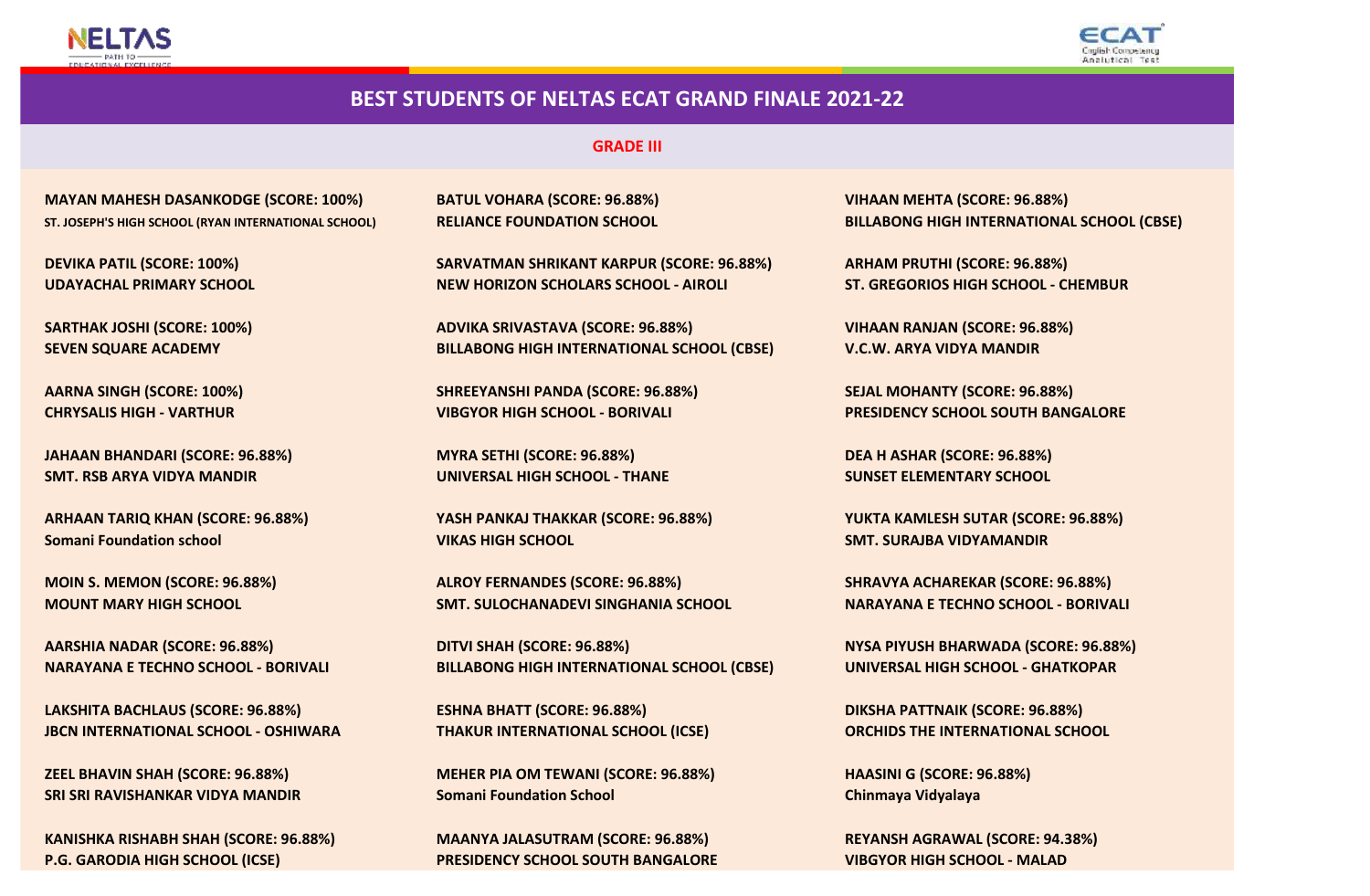



#### **GRADE IV**

**ISHAAN KHOPKAR (SCORE: 97.5%) SIMARPREET KAUR SAINI (SCORE: 95%) ARADHNA RAJESH (SCORE: 95%)**

**DIVINE CHILD SENIOR SECONDARY SCHOOL – CBSE NES NATIONAL PUBLIC SCHOOL Brigade school VEDANT DWIVEDI (SCORE: 97.5%) VEDANT GUNDALE (SCORE: 95%) MANYA BHURAT (SCORE: 95%)**

**PRATYUSH KUMAR ROUT (SCORE: 97.5%) DAKSH KOCHAREKAR (SCORE: 95%) DHRUV KAITY (SCORE: 95%) PODAR WORLD SCHOOL - MANEJA CHRIST CHURCH SCHOOL ARYA GURUKUL SCHOOL - AMBERNATH**

**Educational Hub EURO SCHOOL - THANE PAWAR PUBLIC SCHOOL - HADAPSAR VIVAAN PRABHAKAR SHETTY (SCORE: 97.5%) DAIVIK DAS (SCORE: 95%) ANVI SIKCHI (SCORE: 95%)**

**ARNAV SAMBHARAN NAYAK (SCORE: 97.5%) ANAYA JHA (SCORE: 95%) ABHISHIKTA SINGH (SCORE: 95%) THE GREEN ACRES ACADEMY PODAR WORLD SCHOOL - SHERKHI Ashwini International School**

**ADITYA SATYANARAYAN GOWDA (SCORE: 97.5%) IRWIN PEREIRA (SCORE: 95%) ARCHIT MENON (SCORE: 95%)**

**ATREY BHEDASGAONKAR (SCORE: 100%) DHANYA SRIDHAR (SCORE: 97.5%) MANROOP GAMBHIR (SCORE: 95%) Atomic Energy Central School 4 BILLABONG HIGH INTERNATIONAL SCHOOL (CBSE) RYAN INTERNATIONAL SCHOOL - SANPADA**

**SAUMYA SENAPATI (SCORE: 100%) ANSHI CHOPRA (SCORE: 95%) PRAHLAD SANTOSH (SCORE: 95%)**

**AARUSH ARUN (SCORE: 97.5%) VARDA LUMAN (SCORE: 95%) JAI VERMA VERMA (SCORE: 95%) DLF PUBLIC SCHOOL SMT. SULOCHANADEVI SINGHANIA SCHOOL JBCN INTERNATIONAL SCHOOL - BORIVALI**

**GANDHARI PATIL (SCORE: 97.5%) MAANYA MANISH SHAH (SCORE: 95%) AADRIKA GARG (SCORE: 95%) HOME SCHOOL THE NEW ACTIVITY SCHOOL THE SHRI RAM UNIVERSAL SCHOOL**

**PODAR WORLD SCHOOL - MANEJA EURO SCHOOL INTERNATIONAL - AHMEDABAD SRI SRI RAVISHANKAR VIDYA MANDIR - MULUND**

**SMT. SULOCHANADEVI SINGHANIA SCHOOL Baba Manjh Convent Senior Secondary School BILLABONG HIGH INTERNATIONAL SCHOOL (ICSE)**

**N L DALMIA HIGH SCHOOL FATIMA HIGH SCHOOL BILLABONG HIGH INTERNATIONAL SCHOOL (CBSE)**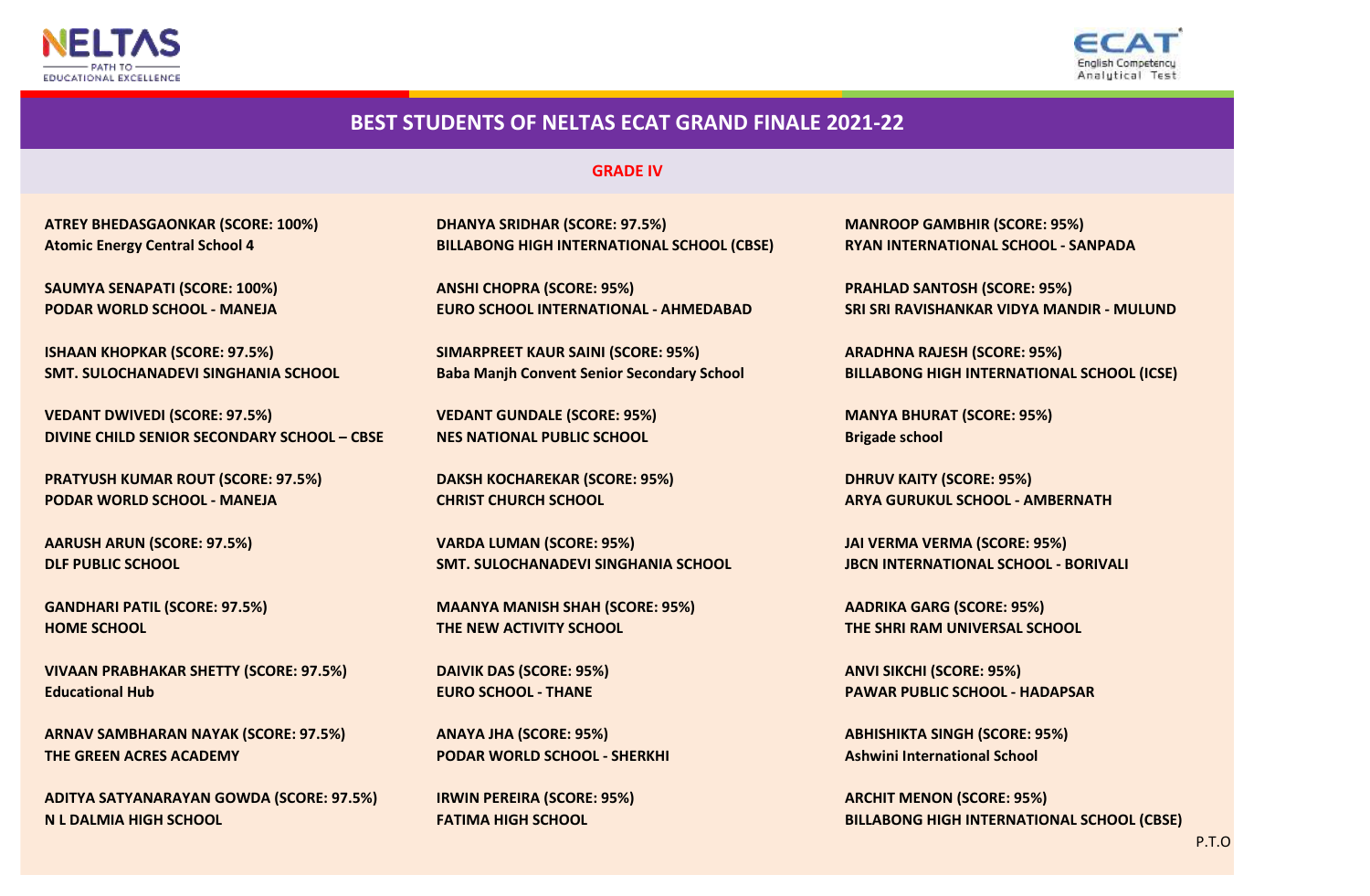



#### **GRADE IV**

**TANVI ANTANI (SCORE: 95%) DIVYA SUBRAMANIAN (SCORE: 95%) EDEN D'SOUZA (SCORE: 95%) THAKUR INTERNATIONAL SCHOOL (ICSE) PAWAR PUBLIC SCHOOL - DOMBIVLI BLOOMZ INTERNATIONAL SCHOOL**

**NOYONIKA BOSE SENGUPTA (SCORE: 95%) ANGEL GALA (SCORE: 95%) VAISHNAVI PISE (SCORE: 95%) JAMNABAI NARSEE SCHOOL FATIMA HIGH SCHOOL KLES INTERNATIONAL SCHOOL**

**SHUBHAM JOBANPUTRA (SCORE: 95%) RUDDRA R JAISWAL (SCORE: 95%) ANAYA SHAH (SCORE: 95%) NES NATIONAL PUBLIC SCHOOL JAMNABAI NARSEE SCHOOL JAMNABAI NARSEE SCHOOL**

**VALLARI KINI (SCORE: 95%) PRATYUSHA PRASAD (SCORE: 95%) RADHA PHATAK (SCORE: 95%)**

**AMEYA SREEJITH (SCORE: 95%) KAAVYA JIGNESH NANAVATI (SCORE: 95%) SHRI. HARSHAD C. VALIA INTERNATIONAL SCHOOL M.K.V.V INTERNATIONAL VIDYALAYA**

**DIVINE CHILD HIGH SCHOOL NES INTERNATIONAL SCHOOL AVYANSH RAMKUMAR DAMANI (SCORE: 95%) RAJVEER DOSHI (SCORE: 95%)**

**SHHAGUN KOTIAN (SCORE: 95%) KAVERI NAGARE (SCORE: 95%) MRITTIKA SUBUDHI (SCORE: 95%) VIKAS HIGH SCHOOL SRI SRI RAVISHANKAR VIDYA MANDIR - MULUND RYAN INTERNATIONAL SCHOOL - SANPADA**

**SHAWN THOMAS (SCORE: 95%) PRANAVA PRITESH RANDERIA (SCORE: 95%) AAYAT MAHAJAN (SCORE: 95%)**

**SNEHAL BHOSALE (SCORE: 95%) ALAISHA PRATIK MEHTA (SCORE: 95%) PRANAV KRISHNAN (SCORE: 95%)**

**MANN SHAH (SCORE: 95%) VIVAAN VALANI (SCORE: 95%) THE NEW ACTIVITY SCHOOL ARYA GURUKUL SCHOOL - KALYAN**

**ST. VINCENT PALLOTTI SCHOOL Gopi Birla Memorial school BILLABONG HIGH INTERNATIONAL SCHOOL (CBSE)**

**VISHWAJYOT HIGH SCHOOL Kohinoor American School PRESIDENCY SCHOOL SOUTH BANGALORE**

**THAKUR INTERNATIONAL SCHOOL (ICSE) Atomic Energy Central School No 6 SWAMI VIVEKANAND INTERNATIONAL SCHOOL (ICSE)**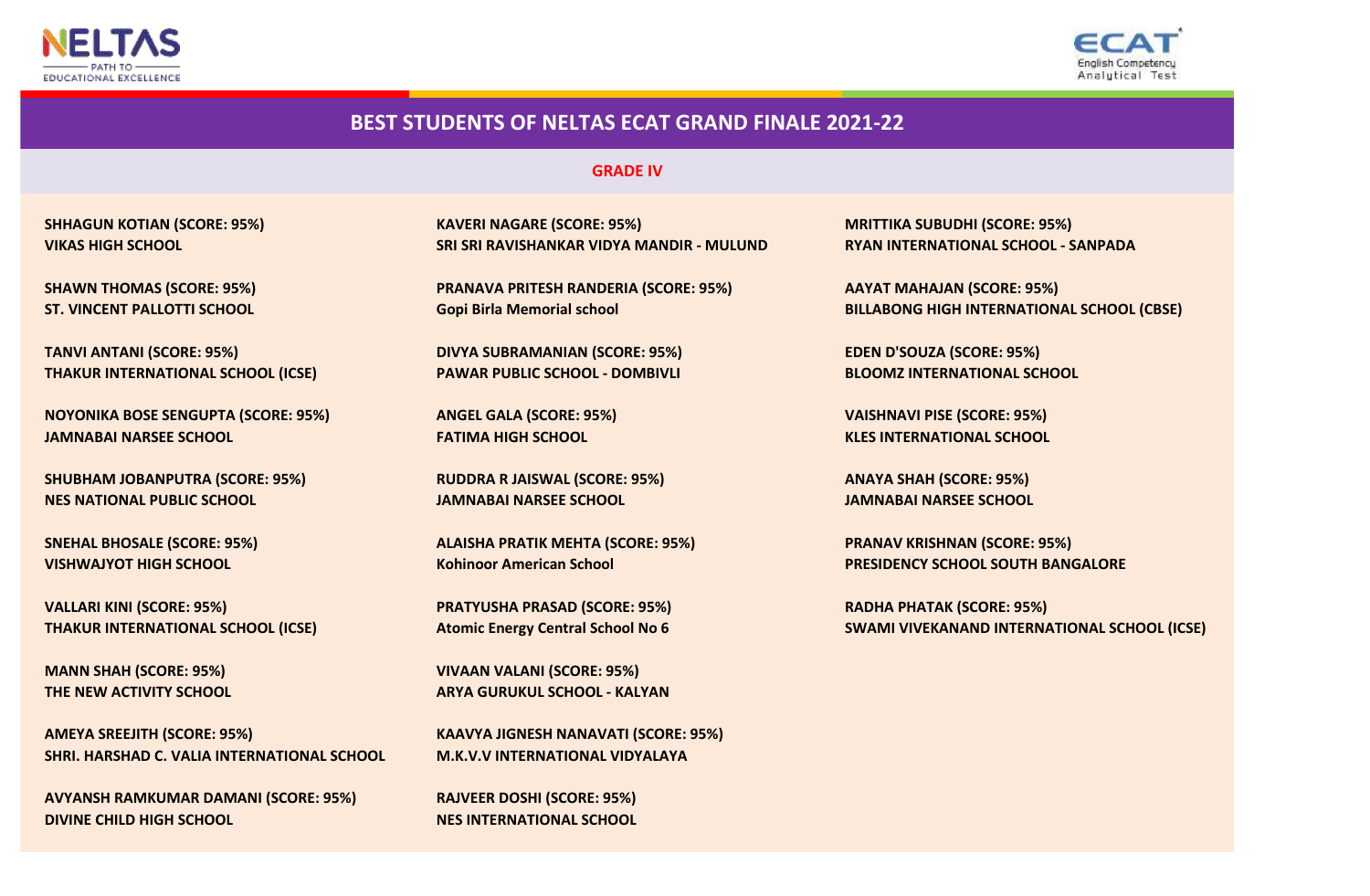



**GRADE V**

**LAABHYA BARANWAL (SCORE: 100%) ETHAN SINGH (SCORE: 97.5%) ARAV AGARWAL (SCORE: 97.5%)**

**NATALIA PINTO (SCORE: 100%) SOHAM KAMDAR (SCORE: 97.5%)**

**SWAMI VIVEKANAND INTERNATIONAL SCHOOL (ICSE) PRESIDENCY SCHOOL SOUTH BANGALORE V.C.W. ARYA VIDYA MANDIR ISHA PRASAD GHAISAS (SCORE: 100%) SANIDHYA DAS (SCORE: 97.5%)**

 **SHUBHAM SEN (SCORE: 100%) SWAMI VIVEKANAND HIGH SCHOOL - CHEMBUR**

**NIYOUSHA RACHH (SCORE: 97.5%)**

**AAYUSH AMOL NIMKAR (SCORE: 97.5%)**

**THE SOMAIYA SCHOOL LITTLE ANGELS HIGH SCHOOL EURO SCHOOL - THANE TAMARA KHANNA (SCORE: 100%) ATHARVA CHANDRASHEKHAR CHALWADE (SCORE: 97.5%) AARNA JADHAV (SCORE: 97.5%)**

**JOHAAN JOSE TONY (SCORE: 100%) SIMIEL SANE (SCORE: 97.5%) NAMBI AAROORAN SUNDARA MOORTHY (SCORE: 97.5%) ST. VINCENT PALLOTTI SCHOOL RUSTOMJEE CAMBRIDGE INTERNATIONAL SCHOOL HINDUSTAN INTERNATIONAL SCHOOL**

**DR. PILLAI GLOBAL ACADEMY SRI SRI RAVISHANKAR VIDYA MANDIR - MULUND**

**EINYA MHATRE (SCORE: 97.5%) THAKUR INTERNATIONAL SCHOOL (CAMBRIDGE)**

**OJAS VIKAS MORE (SCORE: 100%) IRA KULKARNI (SCORE: 97.5%) OMESHA SHARMA (SCORE: 95%) SWAMI VIVEKANAND INTERNATIONAL SCHOOL (ICSE) C P GOENKA INTERNATIONAL SCHOOL - BORIVALI EURO SCHOOL INTERNATIONAL - AIROLI**

**ARANYA SISODIA (SCORE: 97.5%) BHUVAS SHARMA N (SCORE: 95%) UNIVERSAL HIGH SCHOOL - GHATKOPAR NARAYANA E TECHNO SCHOOL - ANDHERI NATIONAL ACADEMY FOR LEARNING**

**SUHAAN PATEL (SCORE: 97.5%) AAALHAD AMBULKAR (SCORE: 97.5%) SAARTH VAGHASIA (SCORE: 95%) BILLABONG HIGH INTERNATIONAL SCHOOL (IG) BILLABONG HIGH INTERNATIONAL SCHOOL (CBSE) Cathedral and John Connon Junior School**

**SHARANYA BHATTACHARYA (SCORE: 97.5%) ORION ICSE SCHOOL PODAR WORLD SCHOOL - ANKLESHWAR THAKUR INTERNATIONAL SCHOOL (ICSE)**

**PANBAI INTERNATIONAL SCHOOL Holy Cross Convent School - Mira Road BILLABONG HIGH INTERNATIONAL SCHOOL (ICSE)**

**TYRA MISTRY (SCORE: 95%) BILLABONG HIGH INTERNATIONAL SCHOOL (CBSE)**

**SHREYA ROHIT PATIL (SCORE: 95%)**

**AARAV CHAVAN (SCORE: 95%) SMT. RSB ARYA VIDYA MANDIR**

**ARYAA SHAH (SCORE: 95%)**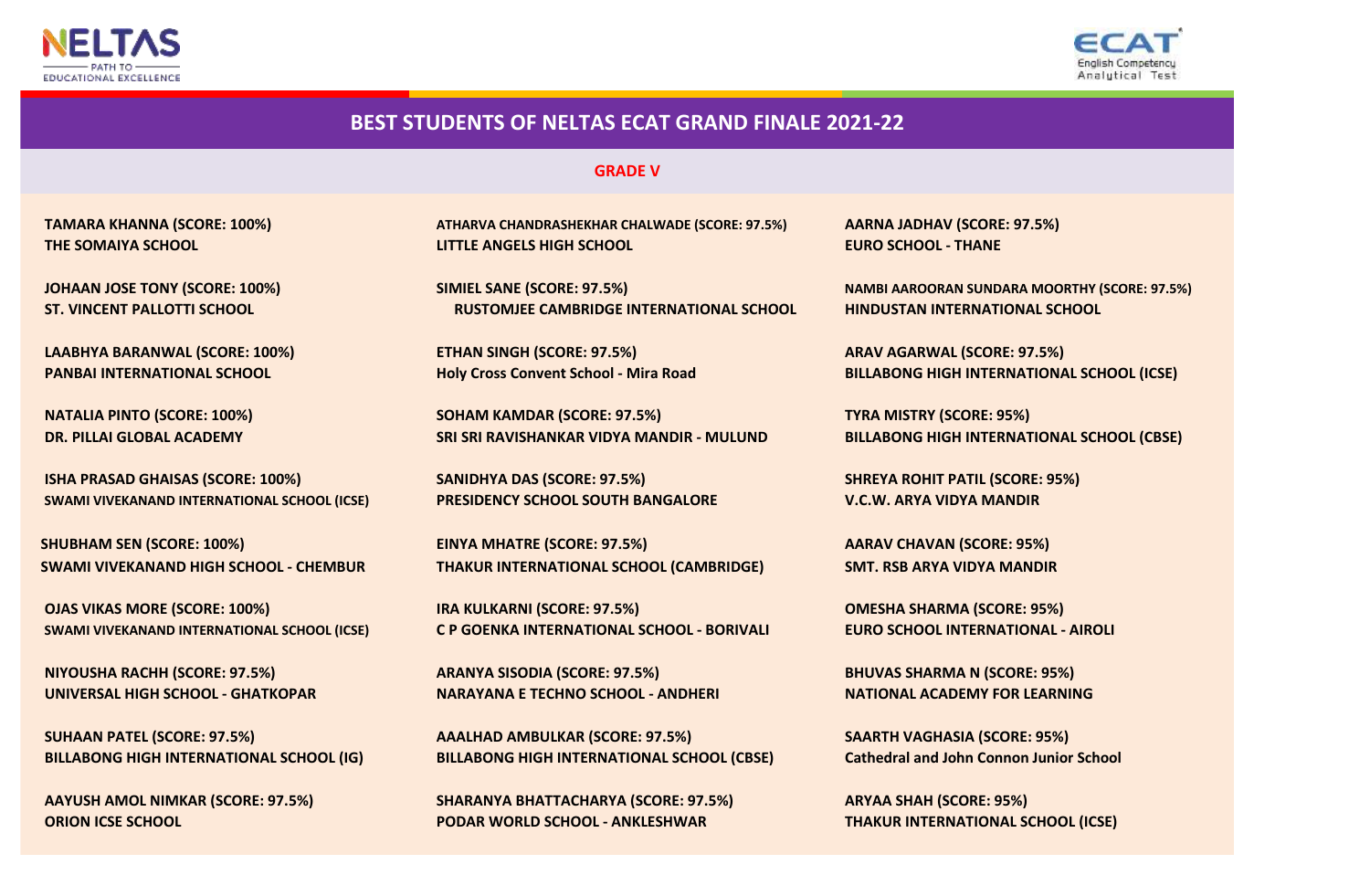



#### **GRADE V**

**BILLABONG HIGH INTERNATIONAL SCHOOL (CBSE) ITHAKA INTERNATIONAL SCHOOL THAKUR INTERNATIONAL SCHOOL (ICSE) JANNAT KAZI (SCORE: 95%) SAI HARSHITHA M (SCORE: 95%) ATHARVA KESKAR (SCORE: 95%)**

**EVYAVAN RAGHVENDRA SHUKLA (SCORE: 95%) NATHAN DANIEL (SCORE: 95%) NAYSHA VIRAL SHAH (SCORE: 95%) PAWAR PUBLIC SCHOOL - KANDIVALI ST. JOSEPH'S JUNIOR ICSE SCHOOL- CALICUT ORION ICSE SCHOOL**

**PAWAR PUBLIC SCHOOL - DOMBIVLI THAKUR INTERNATIONAL SCHOOL (ICSE) HOLY CROSS CONVENT HIGH SCHOOL SHRESHTHA CHAKRABORTY (SCORE: 95%) ESHIN BHATT BHATT (SCORE: 95%) ADEL HENDRICKS (SCORE: 95%)**

**RUSTOMJEE CAMBRIDGE INTERNATIONAL SCHOOL SMT. RSB ARYA VIDYA MANDIR KAMALA NIKETAN MONTESSORI SCHOOL,(CBSE) HRIDYESHA RANE (SCORE: 95%) ANTARA SAMUDRALA (SCORE: 95%) SAIRAM SENTHILNAYAGAM (SCORE: 95%)**

**RAGHAV MEETESH TANEJA (SCORE: 95%) VIHANA BHANGARE (SCORE: 95%) AARYA AMIT GADRE (SCORE: 95%) THE SOMAIYA SCHOOL UNIVERSAL HIGH SCHOOL - THANE THE J.B. VACHHA HIGH SCHOOL**

**PRESIDENCY SCHOOL SOUTH BANGALORE SHIVANK SAHA (SCORE: 95%)**

**RIDA MAPARI (SCORE: 95%) KIAAN AMIT SHAH (SCORE: 95%) AAYUSH P MASURKAR (SCORE: 95%) FATIMA HIGH SCHOOL THAKUR INTERNATIONAL SCHOOL (ICSE) PAWAR PUBLIC SCHOOL - DOMBIVLI**

 **AYAAN BHATIA (SCORE: 95%) PRESHTA DILIP (SCORE: 95%) AABAAN ISHTIYAQ (SCORE: 95%)**

**S.M. SHETTY HIGH SCHOOL NARAYANA E TECHNO SCHOOL - THANE FRIENDS ACADEMY ANUSHA JAIN (SCORE: 95%) MANASVI DE (SCORE: 95%) ASMI D. BUDARKATTI (SCORE: 95%)**

**RISHABH SONI (SCORE: 95%) AKSHITH DINESH SHETTY (SCORE: 95%) ANANYA SEN (SCORE: 95%) BAL BHARATI PUBLIC SCHOOL - SIPAT ORION ICSE SCHOOL LAKSHDHAM HIGH SCHOOL**

**LEON GASPER (SCORE: 95%) ARYAN SETH (SCORE: 95%) NAINA NAKRA (SCORE: 95%)**

 **PRUDENCE SCHOOL PRESIDENCY SCHOOL SOUTH BANGALORE MODERN MIDDLE EAST INTERNATIONAL SCHOOL**

**NAIPUNNYA PUBLIC SCHOOL PAWAR PUBLIC SCHOOL - DOMBIVLI EURO SCHOOL INTERNATIONAL - AIROLI**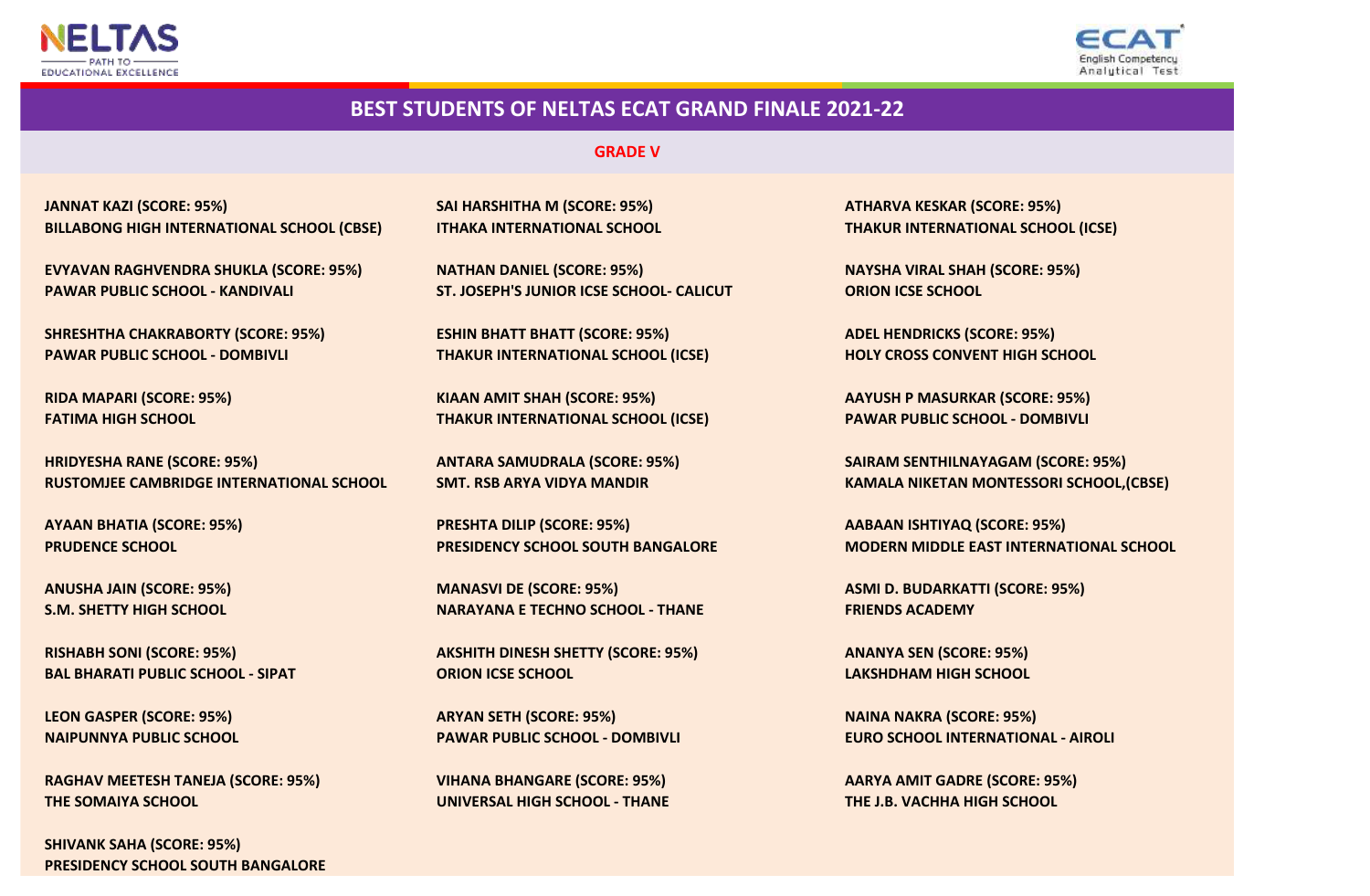



# **DIVINE CHILD HIGH SCHOOL Chinmaya Vidyalaya Chinmaya Vidyalaya JBCN INTERNATIONAL SCHOOL - BORIVALI BEST STUDENTS OF NELTAS ECAT GRAND FINALE 2021-22 GRADE VI DHANASHREE KURHADE (SCORE: 100%) MEGHANA G (SCORE: 100%) DARSH YADAV (SCORE: 97.5%) ARYAN JOSHI (SCORE: 97.5%) SAI SHANKAR AMRUTKAR (SCORE: 97.5%) SHASWAT SHEKHAR (SCORE: 95.5%) GRADE VII NEW HORIZON SCHOLARS SCHOOL - THANE S.I.E.S DR APJ ABDUL KALAM MEMORIAL HIGH SCHOOL KENDRIYA VIDYALAYA NHPC GERUKAMUKH AMRUTA DHUME (SCORE: 100%) GWYNETH DSOUZA (SCORE: 95%) PRANJAL RATHOD (SCORE: 95%) ORION ICSE SCHOOL THE J.B. VACHHA HIGH SCHOOL VIBGYOR HIGH SCHOOL - AIROLI ADYA AMIT MAHORE (SCORE: 100%) ANVESHA SINGH (SCORE: 95%) NISHKA SHAH (SCORE: 95%) THE J.B. VACHHA HIGH SCHOOL THE SHRI RAM UNIVERSAL SCHOOL THAKUR INTERNATIONAL SCHOOL (ICSE) ARNAV JAGETIYA (SCORE: 97.5%) SAEE SHRIKANT GOKHALE (SCORE: 95%) KARNAV RASTOGI (SCORE: 95%) JBCN INTERNATIONAL SCHOOL - BORIVALI UDAYACHAL HIGH SCHOOL R.N. PODAR SCHOOL AVNEE JAIN (SCORE: 97.5%) ASMI INAMDAR (SCORE: 95%) ADIYA BINOY (SCORE: 95%) BILLABONG HIGH INTERNATIONAL SCHOOL (CBSE) KENDRIYA VIDYALAYA - IIT POWAI SRI SRI RAVISHANKAR VIDYA MANDIR - MULUND AAHANA SINGH (SCORE: 97.5%) SHRIYA LOTIA (SCORE: 95%) CHERYL DSOUZA (SCORE: 95%) EBENEZER INTERNATIONAL SCHOOL VIDYA VIKASINI SCHOOL (ICSE) ST. VINCENT PALLOTTI SCHOOL HETVI MEHTA (SCORE: 97.5%) MILENDRA RATHORE (SCORE: 95%) NEEL BARI (SCORE: 95%) THAKUR INTERNATIONAL SCHOOL (ICSE) CHATRABHUJ NARSEE MEMORIAL SCHOOL THAKUR INTERNATIONAL SCHOOL (ICSE) DEBADATTA PRIYADARSHI (SCORE: 97.5%) DEEKSHA VASANTHAKUMAR (SCORE: 95%) M.THILAN KESHAV (SCORE: 95%) BUXI JAGABANDHU ENGLISH MEDIUM SCHOOL DELHI PRIVATE SCHOOL VELAMMAL VIDYALAYA - ALAPAKKAM**

**SANCHITA RELE (SCORE: 97.5%) BILLABONG HIGH INTERNATIONAL SCHOOL (ICSE)**

**RUDRA DESAI (SCORE: 95%) THAKUR INTERNATIONAL SCHOOL (CAMBRIDGE)**

**HELEN AMIT (SCORE: 95%) SAMSIDH MOUNT LITERA ZEE SCHOOL - HSR EXTENSION**